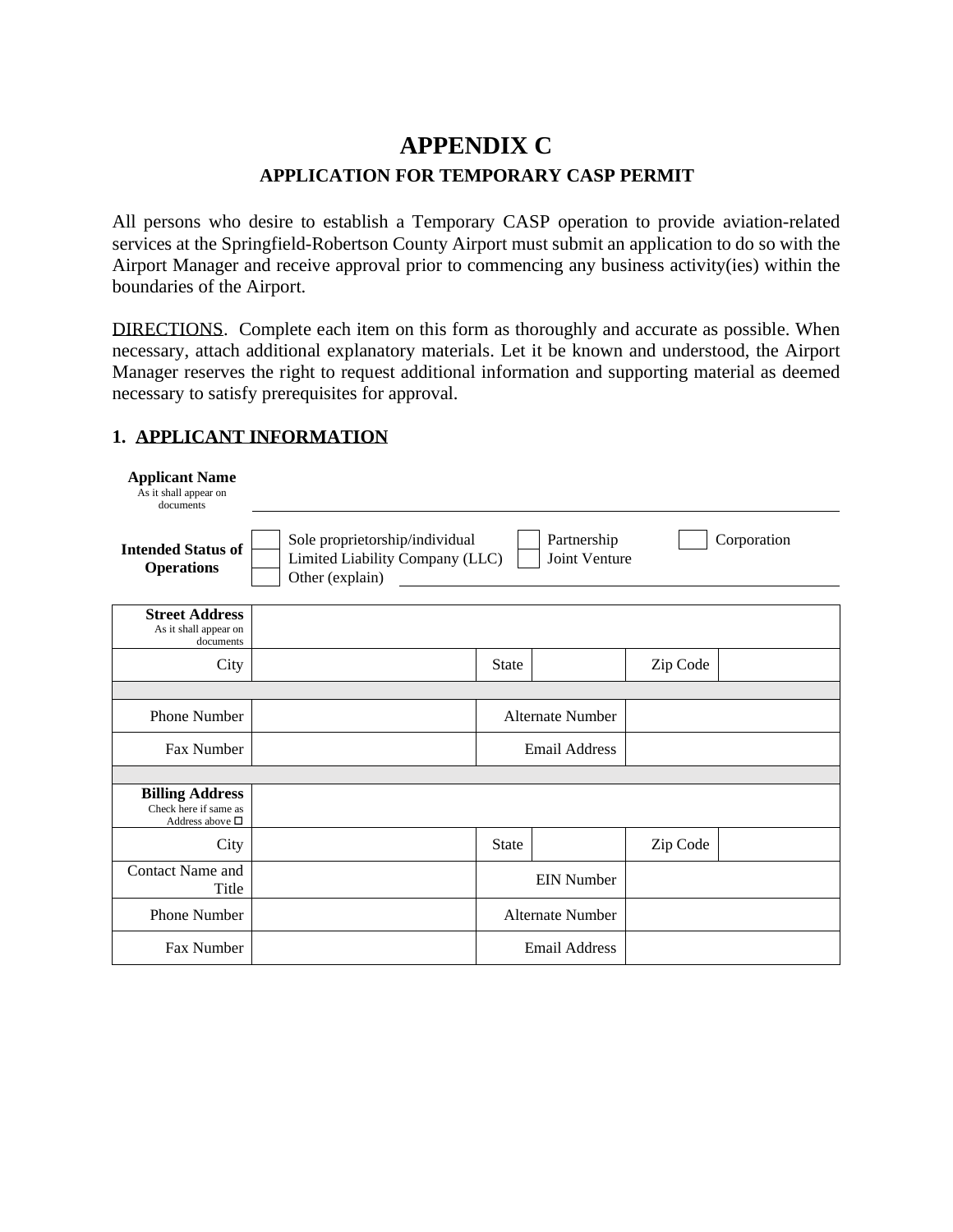#### BUSINESS OWNERSHIP INFORMATION

| Owner                 |                       | <b>Phone Number</b> |                      |  |
|-----------------------|-----------------------|---------------------|----------------------|--|
| Street<br>Address     |                       |                     |                      |  |
| City                  |                       | <b>State</b>        | Zip Code             |  |
| <b>EIN</b><br>Number: | Insurance<br>Company: |                     | Insurance<br>Number: |  |

#### **2. PROPSED BUSINESS**

A. TYPE OF SERVICE *Check all activities/operations proposed to be conducted. Please refer to the Springfield-Robertson County Minimum Standards*

| <b>Aircraft Support Services</b>                           | <b>Flight Operations</b>       | <b>On-Demand Flying Services</b>        |  |
|------------------------------------------------------------|--------------------------------|-----------------------------------------|--|
| Aircraft Storage                                           | <b>Air Carrier Operations</b>  | Aircraft rental to the public           |  |
| <b>Aircraft Painting</b>                                   | Air Taxi Operations            | <b>Flight School</b>                    |  |
| Aircraft Maintenance<br>(major, minor and/or<br>mobile)    | <b>Transportation of Cargo</b> | Ground school or Flight<br>Examiner     |  |
| Repair or reconditioning of<br>used aircraft               | <b>Transportation of Mail</b>  | Aerial operations (ie. crop<br>dusting) |  |
| Aircraft parts sales                                       | Other (specify below)          | Corporate Flight Department             |  |
| Avionics sales, repair<br>and/or installation              |                                | Aircraft charter for any<br>purpose     |  |
| Aircraft sales, leasing,<br>and/or brokerage               |                                | Aerial advertising                      |  |
| Sale of aeronautical items<br>and/or supplies (charts etc) |                                | Aerial photography or survey            |  |
| Aircraft Management                                        |                                | Sightseeing flights                     |  |
| <b>Aircraft Detailing</b>                                  |                                |                                         |  |
| Other (specify below)                                      |                                | Other (specify below)                   |  |

If 'Other' is checked above provide specifications here.

## **3. PERMIT DURATION**

Duration:\_\_\_\_\_\_\_\_\_\_\_\_\_\_\_\_\_\_\_\_\_\_\_\_\_\_\_\_\_\_\_\_\_\_\_\_\_\_\_\_\_\_\_\_\_\_\_\_\_\_\_\_\_\_\_\_\_\_\_\_\_\_\_\_\_\_\_\_\_

Date From/Date To

Time:\_\_\_\_\_\_\_\_\_\_\_\_\_\_\_\_\_\_\_\_\_\_\_\_\_\_\_\_\_\_\_\_\_\_\_\_\_\_\_\_\_\_\_\_\_\_\_\_\_\_\_\_\_\_\_\_\_\_\_\_\_\_\_\_\_\_\_\_\_\_\_\_

Location:\_\_\_\_\_\_\_\_\_\_\_\_\_\_\_\_\_\_\_\_\_\_\_\_\_\_Tenant Name:\_\_\_\_\_\_\_\_\_\_\_\_\_\_\_\_\_\_\_\_\_\_\_\_\_\_\_\_\_\_\_\_